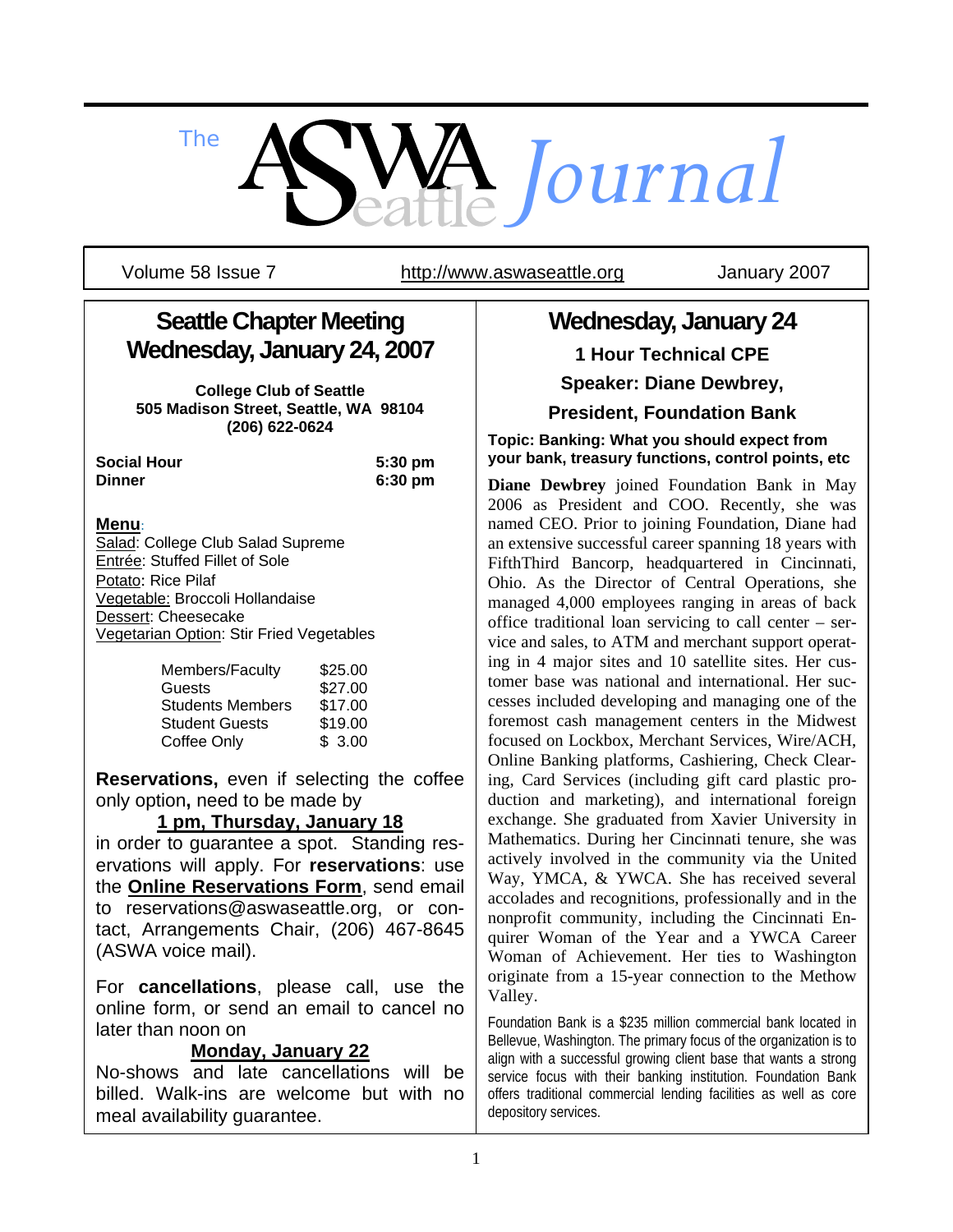

# President's Message January 2007

# New Year's Baby Steps

It's January! Father Time handed us 2007's New Year's Baby. A fresh, new, and exciting year has begun for each of us. How will you approach the next twelve months' opportunities that await you?

Join me in my pursuit of a more positive approach toward self-improvement and good will toward all. My plan is so simple, even a baby can (and does) do it. It's all a matter of taking baby steps.

You begin by charting your course for success one step at a time. You step forward, you fall down; you get back up, and you keep plowing ahead! With determination you will soon be running around Green Lake. You'll breeze by lap after lap as you think of a new "destination". Please stop at home and leave a note first, though.

Upon my sister's insistence, for me, Baby Step One is simply to dump out one dresser drawer this week and only put back what I know I will wear this year. Baby Step Two is to take my discards to the thrift store within three days (remember my December message, I like 3's). Creating world peace takes a lot of steps, so it will have to wait as I gradually generate momentum.

Take a walk with me! *Let me know if you've fallen and you can't get up!* I'll be happy to lend you a hand (or a foot!). I wish you the best for the New Year.

Jana Helmuth president@aswaseattle.org

## *P.S.*

*I enjoyed receiving your "3's" so much last month, I hope you will share one of your "baby step" goals with me. Email me. I won't hold you accountable, even though we are accountants. And to continue the New Year's celebration, those who reply will be eligible to win a walk into Starbucks to use their \$10 gift certificate. Just make sure your drink has some milk in it – milk is good for babies (caffeine is optional).*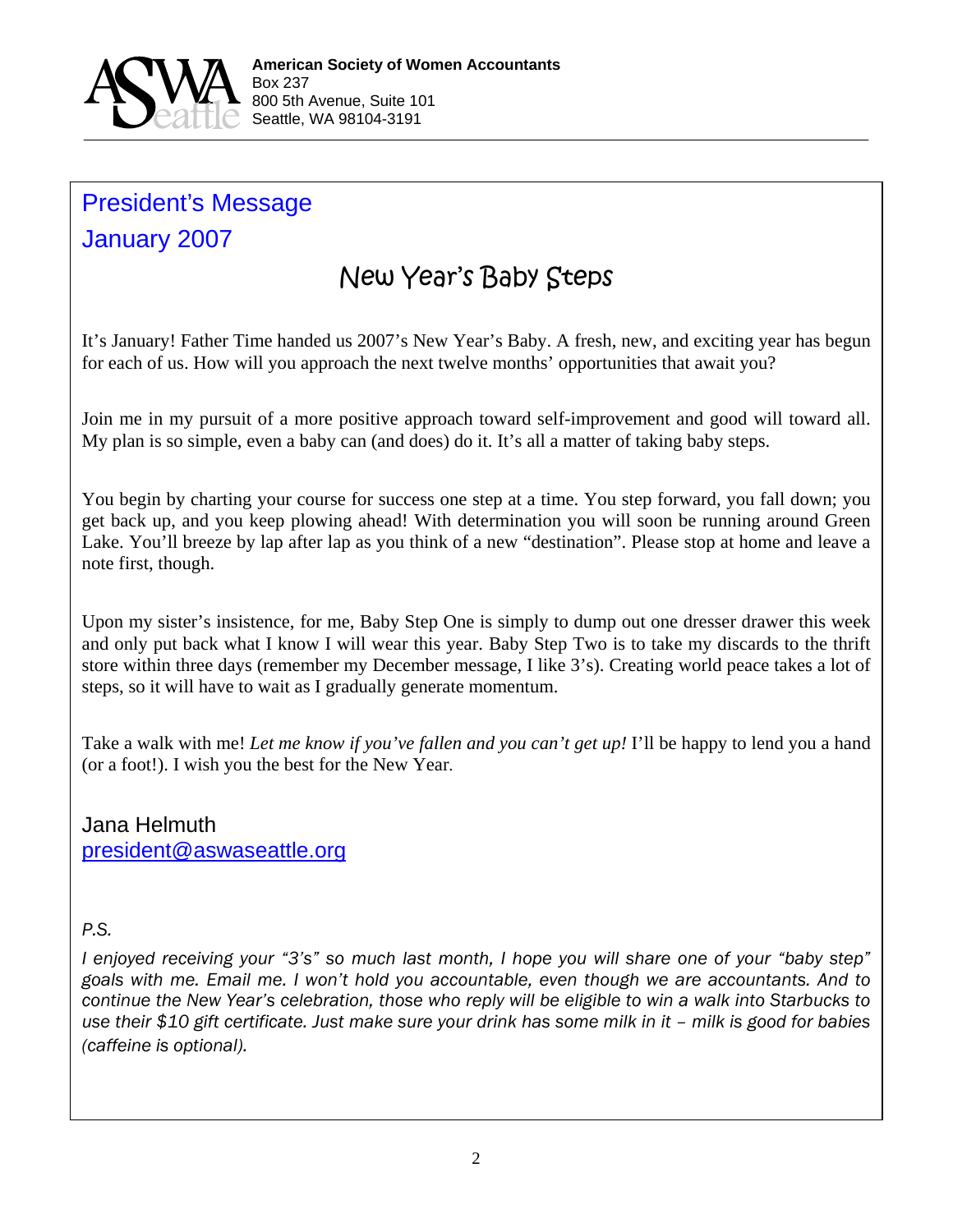

# **\* \* \* \* \* \* \* \* \* \* \* \* \* \* \* \* \* \* \* \* \* \* \* \***

#### **Announcements**

**\* \* \* \* \* \* \* \* \* \* \* \* \* \* \* \* \* \* \* \* \* \* \* \***

#### **\* \* \* \* \* \* \* \* \* \* \* \* \* \* \* \* \* \* \* \* \* \* \* \* \* \* \* \* \* \* \* \* \* \* \* \* \* \* \* \* \* \* \* \* \* \* \* \* EFWA (Education Foundation for Women in Accounting)**

Do you buy The Tax Book every year? Are you in the market for one this year? The five professionals who previously authored Quickfinder author The Tax Book. This year you have the opportunity of making your money work twice as hard for you. Buy your books through EFWA. You save on the cost of each book, and at the same time you are funneling dollars to fund scholarships for women in accounting. The EFWA awards four-year scholarships to women in need, women in transition, and also scholarships to women in PhD programs. Please visit **www.efwa.org** and place your order.

## **\* \* \* \* \* \* \* \* \* \* \* \* \* \* \* \* \* \* \* \* \* \* \* \* \* \* \* \* \* \* \* \* \* \* \* \* \* \* \* \* \* \* \* \* \* \* \***

#### **The United Way of King County: Volunteer Tax Preparers Needed!**

By volunteering once per week during the 2007 tax season you can help us meet our goal of putting more than \$10 million back into the pockets of low-to-moderate-income working families. Speakers of Chinese, Vietnamese, Spanish, Somali, Korean, and Russian languages are especially needed. All volunteers receive free tax preparation training and are certified by the IRS. Tax Sites are located throughout King County. For more information please visit: **www.uwkc.org/TaxCampaign** or contact Lauren McGowan, United Way, 206.461.6973.

# **\* \* \* \* \* \* \* \* \* \* \* \* \* \* \* \* \* \* \* \* \* \* \* \* \* \* \* \* \* \* \* \* \* \* \* \* \* \* \* \* \* \* \* \* \* \* \***

#### **Nominating Committee**

There are lots of positions which must be filled to meet the structure mandated by our Chapter by-laws. That said, we are very aware of the busy lifestyles and time constraints everyone faces; we are not exempt. We must present the slate of officers and directors to the general membership at the membership meeting March 28th. Jana is running a tight ship currently; Rachel intends to continue with that same philosophy -- getting tasks accomplished well and completely, with a minimum of time and energy. We're working smarter not harder

Consider "buddying-up" for some task that you think you would enjoy, if only you had another pair of shoulders to help carry the task. If you'd like to chair a committee but know that you'll need committee members, let us know and we'll help in that search as well (after 3/28). Alternatively, if you know of someone you think is "just the ticket" for a position, please pass along that name.

It is already busy-season, so take *just a moment* if you will, please, and let us know how you would like to proceed.

Thank you,

Liz Pray, Linda Landerdahl and Karen Mason, Nominating Committee, and Rachel Petrich, Pres-elect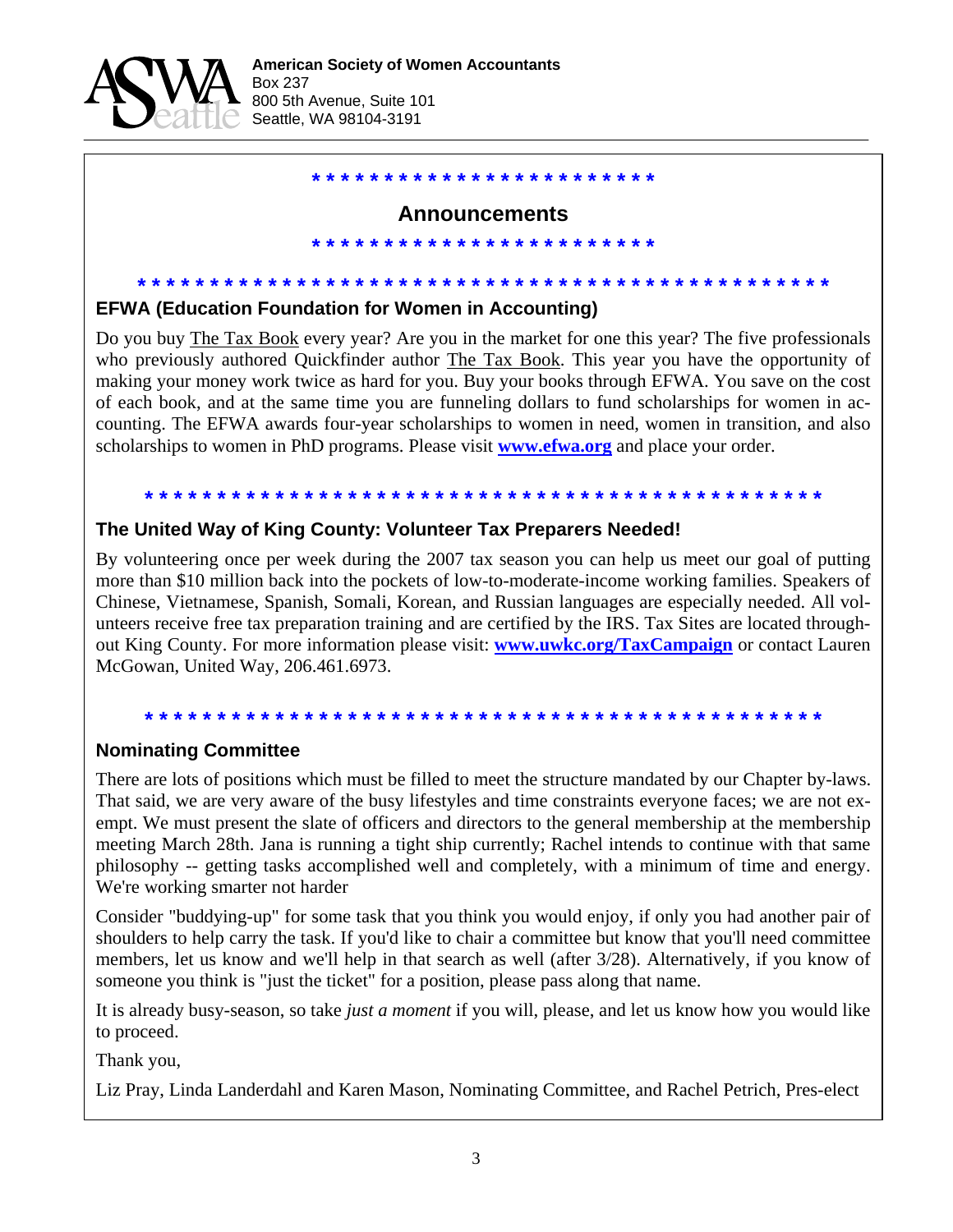

# **2007 Accounting Salary and Hiring Trends**

Times are good for accountants. According to the *2007 Salary Guide* from Robert Half International, accounting and finance salaries are on the rise, with a national average increase in base compensation of 3.8 percent projected for 2007. Business growth, a shrinking labor pool and ongoing compliance-related issues are fueling demand for professionals at all levels.

In corporate accounting, demand is strong for internal audit and compliance specialists. Maintaining compliance with regulations such as the Sarbanes-Oxley Act remains a top priority for many businesses, particularly public companies. Organizations are offering premium compensation to candidates with expert knowledge of U.S. Securities and Exchange Commission reporting requirements. Following are some additional corporate-accounting findings from the *2007 Salary Guide*:

- Chief compliance officers with large companies (more than \$250 million in sales) can expect the largest percentage increase in base compensation, with average starting salaries forecast to rise 14.4 percent, to between \$132,500 and \$181,250.
- Internal audit managers in large companies will see base compensation in the range of \$77,500 to \$101,500, up 5.8 percent from 2006.
- Average starting salaries for entry-level general accountants in small firms (up to \$25 million) are expected to rise 5.8 percent, to between \$31,500 and \$37,000.

The increasingly competitive hiring environment is prompting public accounting firms of all sizes to make recruiting a year-round priority in areas such as audit, corporate governance, and tax and risk management. According to the *2007 Salary Guide*:

- Senior manager/director starting salaries at large firms (more than \$250 million in sales) are projected to climb 8.1 percent, to between \$92,000 and \$141,000 annually.
- Managers at midsize firms (\$25 to \$250 million in sales) will see average starting salaries of \$69,750 to \$87,000, up 4.7 percent from 2006 levels.
- Entry-level professionals at small firms (up to \$25 million in sales) can anticipate a 5.1 percent increase in average starting salaries, to the range of \$38,000 to \$44,000 per year.

In general, employers are willing to pay at the high end of their salary ranges for accounting professionals possessing the right mix of skills. Firms also are offering signing bonuses and expediting the hiring process to attract top performers. Options such as flexible scheduling, telecommuting and part-time work arrangements are increasingly common. Consider these important factors as you develop and adjust staffing and recruiting plans in 2007.

The *2007 Salary Guide* from Robert Half International includes starting salary ranges for more than 100 financial positions, as well as information to customize salaries for more than 70 local markets. To request your free copy of the *2007 Salary Guide*, please contact Ilga Paskovskis at 206-749-9161 or *ilga.paskovskis@rhi.com*

*Accountemps is the world's first and largest temporary staffing service specializing in the placement of accounting, finance and bookkeeping professionals. The company has more than 350 offices throughout North America, Europe, Australia and New Zea*land, and offers online job search services at *www.accountemps.com*.